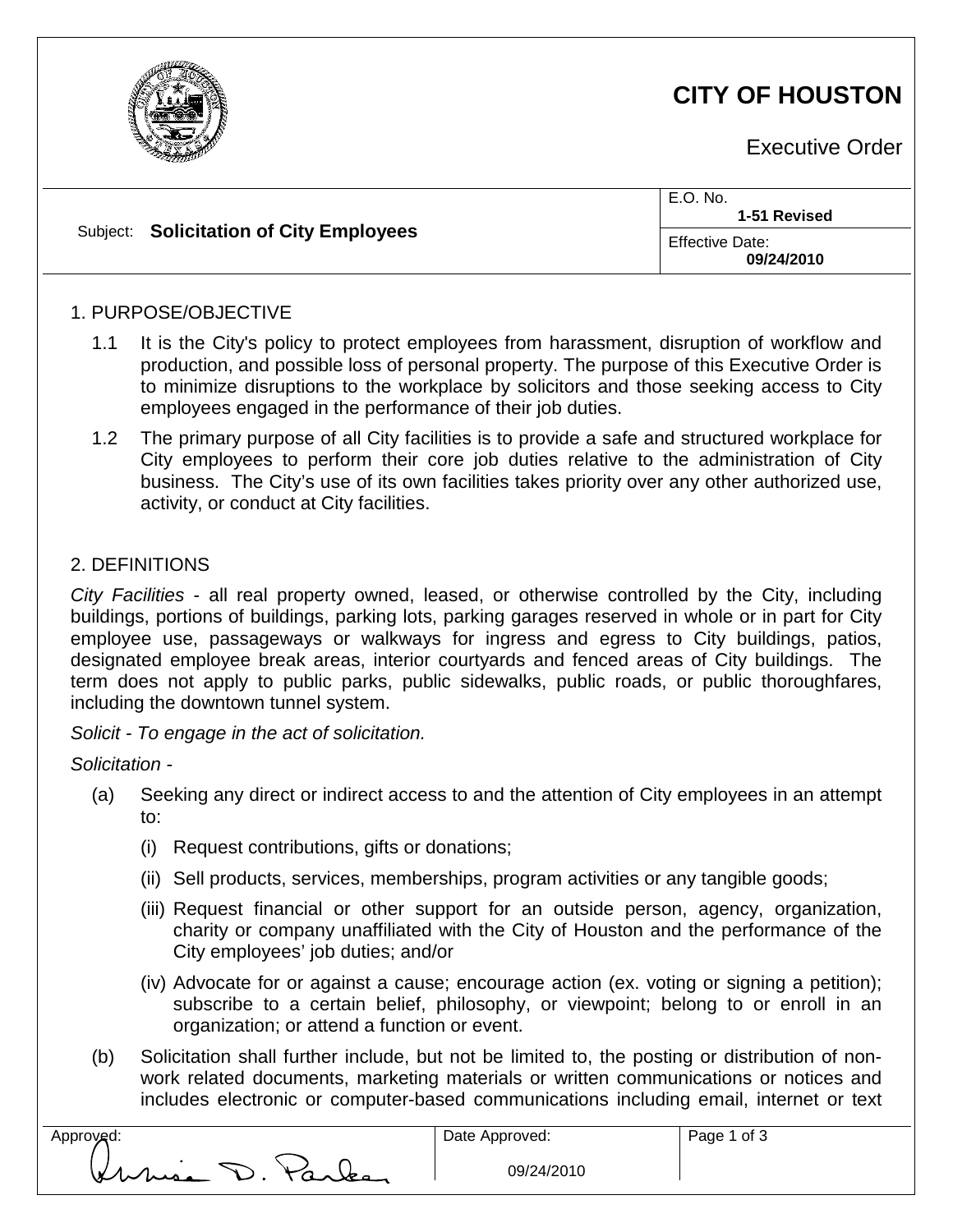messages in furtherance of the activities defined as solicitation. However, the act of employees merely talking to each other, even if they talk about solicitations, shall not be considered solicitation under this policy if neither employee is seeking an action from the other.

#### 3. SCOPE

3.1 This Executive Order is applicable to all City departments, offices and divisions and all employees regardless of civil service status, classification, pay grade, or full or part time schedules.

# 4. SOLICITATION PROHIBITED – GENERALLY

4.1 A person may not solicit a City employee when any such City employee is on duty for or on behalf of the City, even if outside his/her regularly scheduled work hours, (e.g., overtime). Except as prescribed below, solicitation on City facilities is strictly prohibited. A City employee engaged in approved solicitation may not be on duty for or on behalf of the City at the time of solicitation.

# 5. LIMITED SOLICITATION ALLOWED

- 5.1 The City recognizes that some solicitations may be beneficial to City employees. The following solicitation is permitted under the circumstances and conditions set out below:
	- 5.1.1 Any direct (personal/verbal) or indirect (posted/handbill) solicitation by nonemployees may be conducted only in areas that are public or in areas of City facilities designated by the department director as accessible for limited and controlled communal access (i.e. break/lunch rooms). Written approval for access purposes of each solicitation must be obtained from the department director. The written authorization from the department director permitting access to designated areas of city facilities shall specify the duration, location, time, and/or any other limitations regarding the access authorized or the approval given.
	- 5.1.2 Written material may be left in designated areas of city facilities where solicitation is permitted. A department director may establish policies as to the length of time material may remain before being discarded.
	- 5.1.3 All solicitations (including written materials) shall be civil, professional and may not be harassing, demeaning, or disparaging to any employee(s), any department, or the City, and/or disruptive to the work environment. The person engaged in soliciting shall immediately cease doing so if the City employee being solicited affirmatively objects, or expresses disinterest or unavailability.
	- 5.1.4 No City resources, including, but not limited to, City email, mail system, any telephone services (in any form); long distance, copy machines, postage, fax machines, computers, or internet, may be used in furtherance of any solicitation.
- 5.2 Solicitations by employees involved with nonprofit organizations that utilize sales of goods and/or services or requests for donations to raise funds are allowed, if authorized and conducted in a manner consistent with this Executive Order. The sale of unpackaged